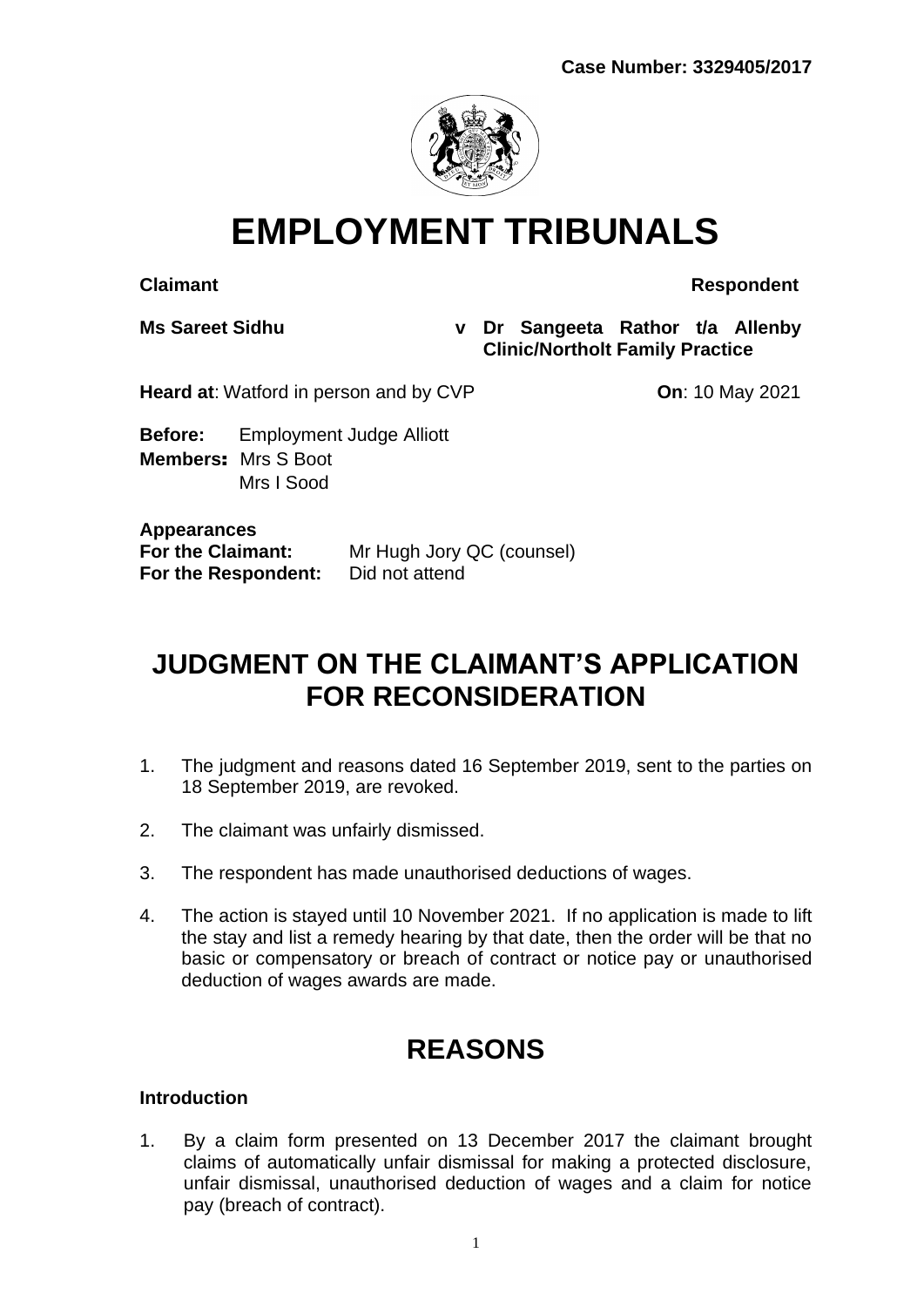- 2. The case was heard on 17-20 December 2018 and 25-26 April 2019. Judgment and reasons was signed on 16 September 2019 and sent to the parties on 18 September 2019.
- 3. On 25 October 2019 the claimant filed a Notice of Appeal to the Employment Appeal Tribunal.
- 4. On 2 September 2020 the claimant filed Supplemental Grounds of Appeal. The Supplemental Grounds of Appeal relied upon a judgment of Mr Tom Leech QC (sitting as a Judge of the High Court) issued on 17 July 2020.
- 5. On 13 October 2020 his Honour Judge Barklem directed that the appeal be stayed for a period of 40 days in order to give the claimant an opportunity to submit an application for reconsideration to this tribunal. The reasons given by the judge were as follows:-

"In a judgment dated 24 July 2020 of Mr Tom Leech QC, sitting as a Deputy Judge of the High Court, Chancery Division, [2020] EWHC 1916 (CH), it was held (inter alia) that the question of issue estoppel did not arise in relation to the findings of the Employment Tribunal ("ET"), which are the subject of this appeal.

The Court held, in effect, that the respondent had lied to the ET, and had failed to give disclosure in the ET proceedings, and that, had proper disclosure been given, the ET would have been unlikely to have reached the conclusions that it did. The judgment is lengthy, but the ET is referred, in particular, to paragraphs 377 to 386. Para 382 raises a Ladd v Marshall point, and para 384 raises the issue of the failure to give disclosure.

In the circumstances it seems to me that the ET should be given the opportunity of reconsidering its decision, and the appeal is stayed in order that the claimant may seek such reconsideration."

- 6. On 3 November 2020 the claimant made an application for reconsideration.
- 7. On 18 November 2020 Employment Judge Alliott extended the time for the presentation of an application for reconsideration and the respondent was asked for representations and reasons on the issue of reconsideration. The respondent did not put in any reasons why the judgment should not be reconsidered.
- 8. On 30 December 2020 Employment Judge Alliott directed that the application for reconsideration should be heard at a hearing.
- 9. Notice of the reconsideration hearing was sent to the parties on 17 March 2021 and on 24 March 2021 the respondent emailed the Employment Tribunal as follows:-

"Thanks for your information.

Unfortunately I have no representation, neither I have money as I am a bankrupt nor I have the two business anymore with NHS. I also going through depression and unable to deal with such situations. I am working part-time as an employee.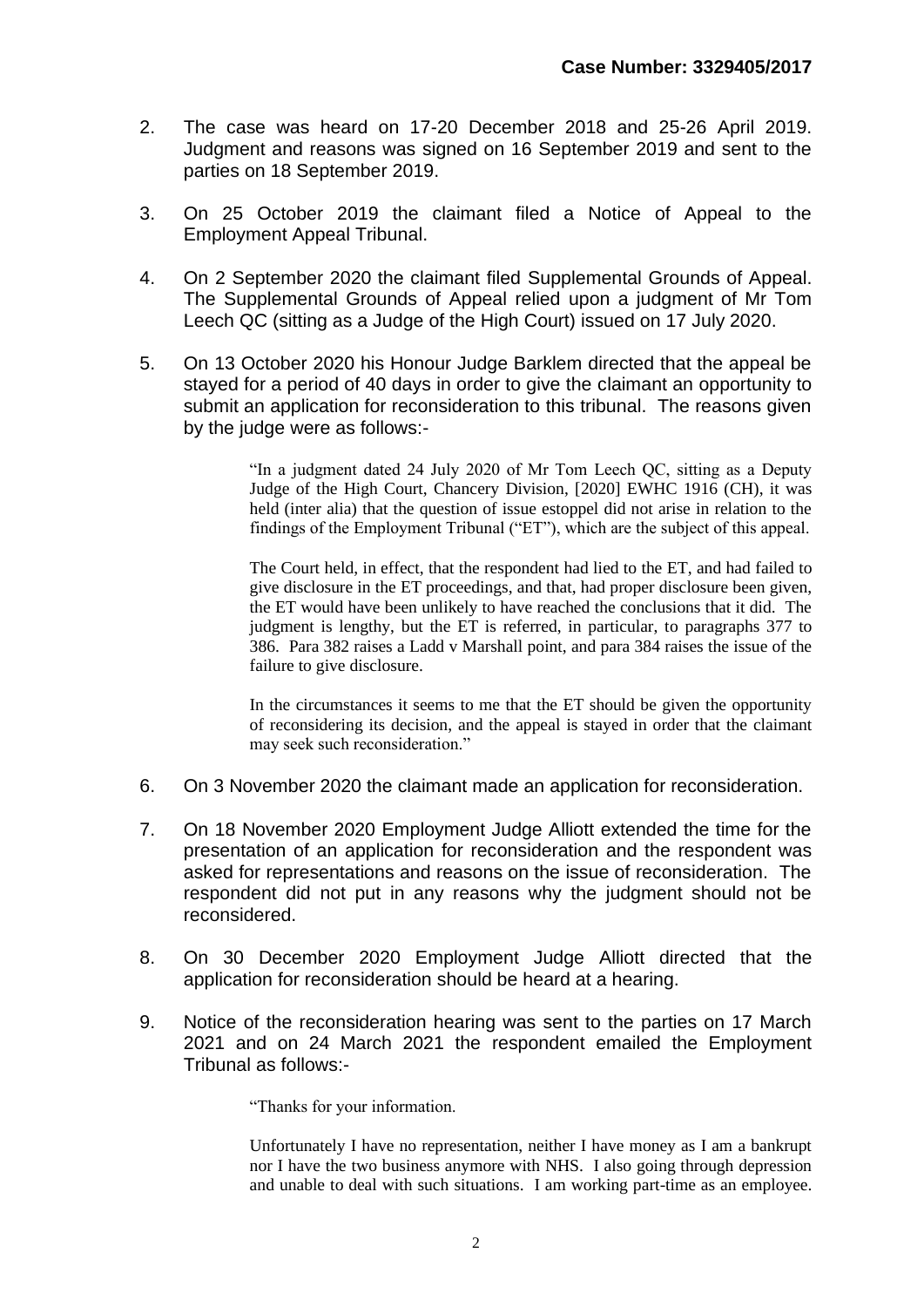I am still a Doctor/GP and working through this pandemic. I am copying this to my trustee.

Kind regards

Dr Sangeeta Rathor."

#### **The respondent's absence**

- 10. The respondent clearly received notice of this hearing date. I was informed that the respondent had been emailed twice and sent a copy of the claimant's skeleton argument and core bundle on 5 May 2021.
- 11. The respondent was not in attendance today. The telephone number on the file was an obsolete one but the claimant's representatives were able to provide an up to date mobile number for the respondent. The clerk telephoned the respondent twice but got no response. The clerk also emailed the respondent twice asking if she was able to attend today. The respondent replied at 11.37 stating as follows:-

"Thanks.

Unfortunately not as I had already previously informed the court that I am a bankrupt now, have no business and no money to fight the case.

I am suffering with depression which can be checked with my GP and I am not able to deal with such situations anymore.

I do apologise for late response. If court needs letter from GP, I can provide at request.

Kind regards

Dr S Rathor"

12. We are satisfied that the respondent does not wish to appear at this hearing. Accordingly, we decided to proceed in her absence.

#### **Reconsideration of judgment**

- 13. Reconsiderations of judgments is dealt with in Rule 70 of the Employment Tribunal's (Constitution and Rules of Procedure) Regulations 2013. Rule 70 provides:-
	- "70 Principles

A Tribunal may, either on its own initiative (which may reflect a request from the Employment Appeal Tribunal) or on the application of a party, reconsider any judgment where it is necessary in the interests of justice to do so. On reconsideration, the decision ("the original decision") may be confirmed, varied or revoked. If it is revoked it may be taken again."

14. The judgment in this case was a declaration that the claimant was unfairly dismissed and had been subjected to unauthorised deduction of wages in the sum of £2,668.34.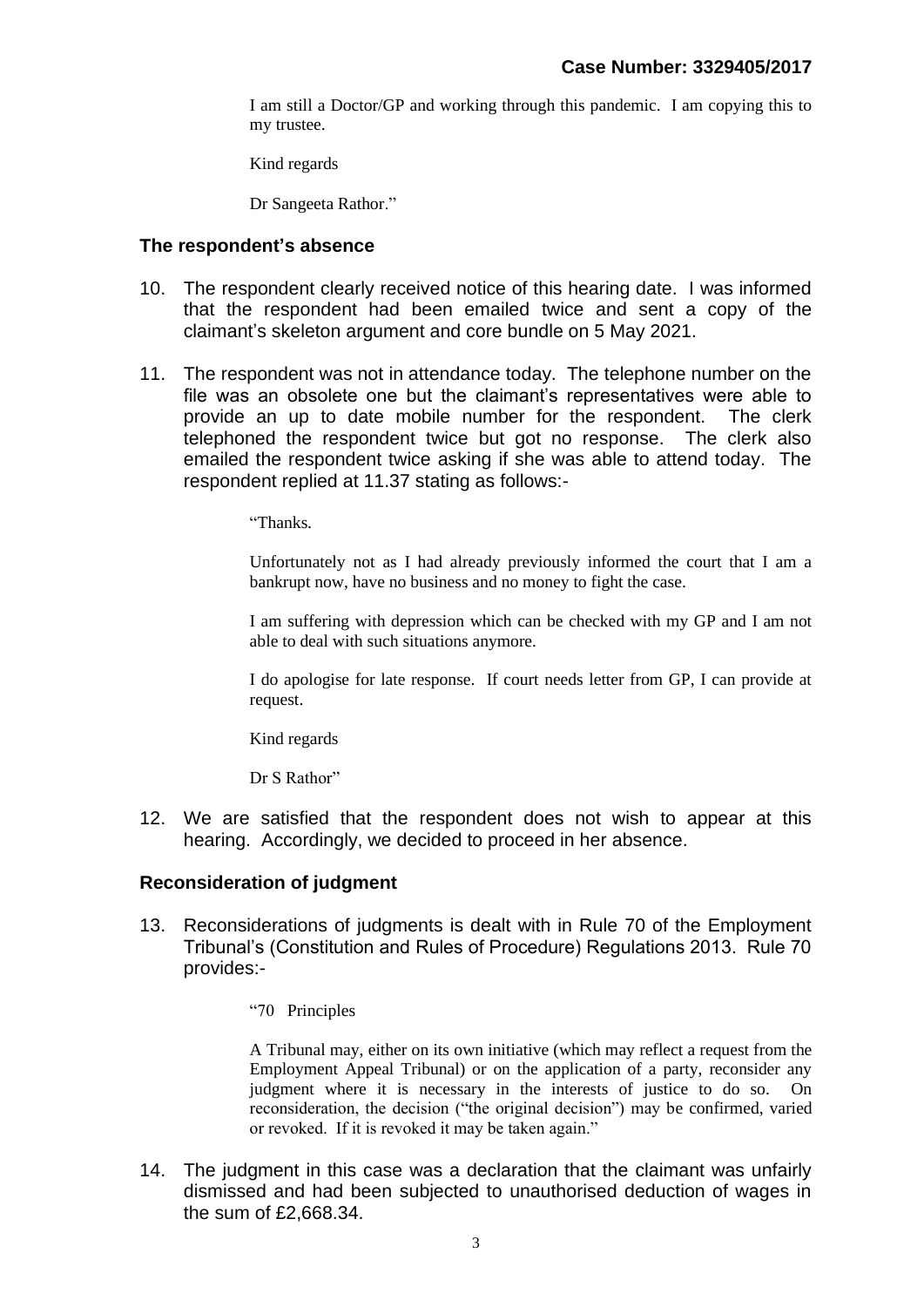- 15. The findings in the reasons make clear that the claim for automatically unfair dismissal for making a protected disclosure failed, that the dismissal was procedurally unfair but, based on a finding that the claimant had awarded herself unauthorised pay rises, that had a fair procedure been adopted then she would have been dismissed for gross misconduct in any event. Further, a finding was made that it would be just and equitable to reduce the basic award and compensatory award to nil for the contributory conduct of the claimant in awarding herself pay rises without authorisation.
- 16. The application for reconsideration makes plain that the claimant is seeking reconsideration of the tribunal's determination that she awarded herself unauthorised pay rises, which is a finding in the reasons. Nevertheless, in our judgment, this is an application for reconsideration of the judgment as, if the claimant was unfairly dismissed with no "Polkey" finding or contributory fault finding , then the judgment would stand to include a basic award, a compensatory award and a finding of breach of contract for notice pay. That the claimant is not, at this stage, seeking such awards due to the respondent's bankruptcy, does not, in our judgment, mean that this is not a valid application for reconsideration of the judgment.
- 17. The claimant does not seek reconsideration of the rejection of her automatically unfair dismissal claims. In his skeleton argument Mr Jory invites us to revoke paragraphs 74-82 of the reasons which relate to protected disclosures. In the circumstances we do not revoke those findings.

### **The judgment of Mr Tom Leech QC (sitting as a Judge of the High Court)**

18. At paragraph 381 of his judgment the following is recorded:-

"For these reasons I find that Dr Rathor authorised Sareet's pay increases and dismissed that element of her counter claim against Jaswant (who is alleged to have been responsible paying staff wages, liaising with payroll providers and for production of payslips"

- 19. The learned Judge ruled that he was not bound by issue estoppel. Firstly, because the same relief was claimed against Jaswant in relation to both the bonus and the two pay rises. Secondly, on the basis that he was making his findings on new material which the claimant could not with reasonable diligence have adduced before the Employment Tribunal.
- 20. Normally, issues relating to the admissibility of new evidence fall to be considered by the Appellate Court. However, in this instance, the Employment Appeal Tribunal has invited this Tribunal to reconsider its decision in the light of the judgment of Mr Tom Leech QC. Accordingly, that is what we have done. Obviously enough, the original decision of this Tribunal was made prior to the judgment of Mr Tom Leech QC. It is only by virtue of the power to reconsider an Employment Tribunal decision that this matter comes back to us after the judgment of Mr Tom Leech QC. Mr Jory contends that, if we revoke the judgment, then, as we are taking the decision again after the judgment of Mr Tom Leech QC, so, it is submitted, we are bound by the doctrine of issue estoppel. No authority has been